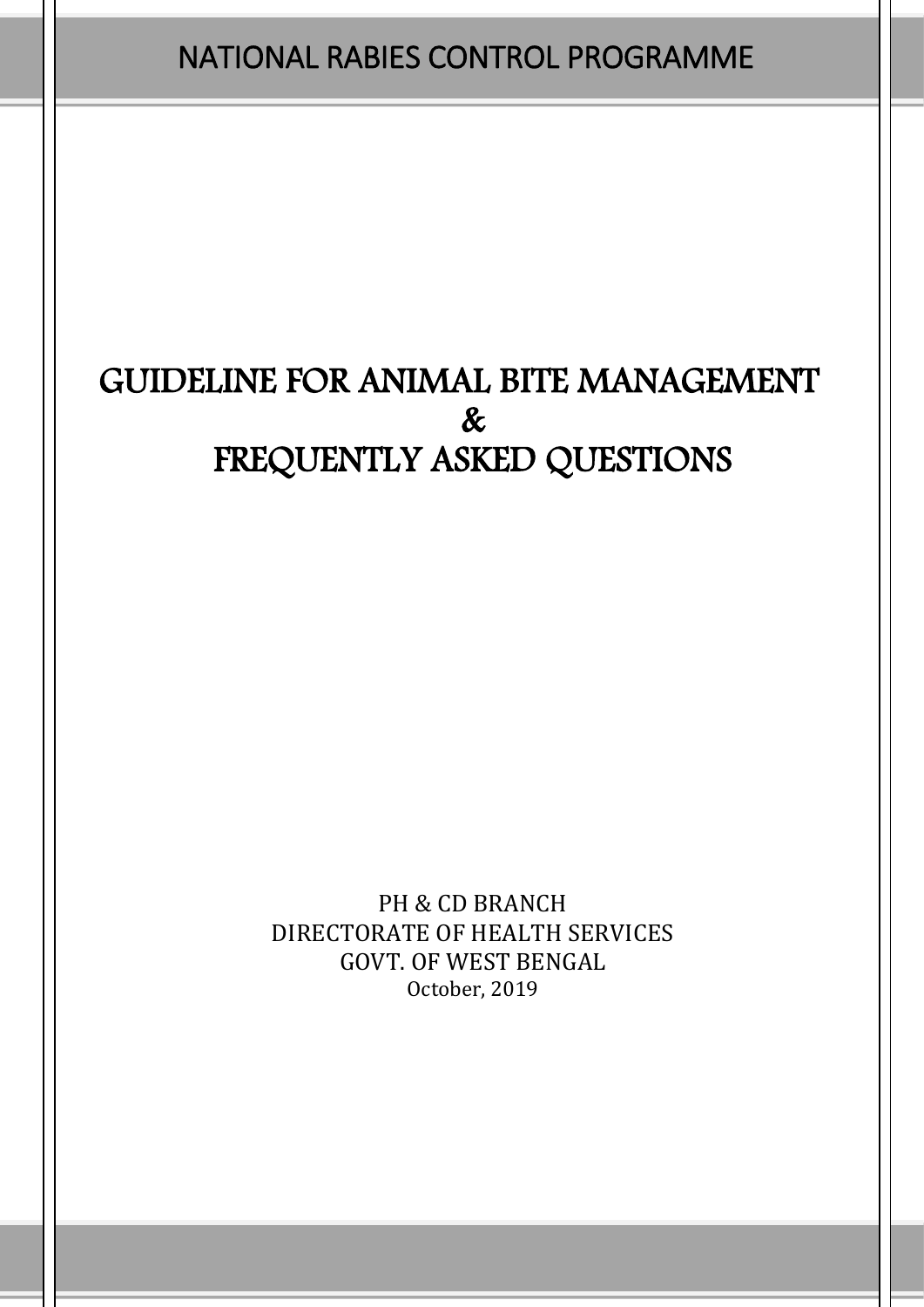# **ANIMAL BITE MANAGEMENT AND POST EXPOSURE PROPHYLAXIS OF RABIES**

### **Decision to treat:**

- $\checkmark$  Rabies is endemic in India; so management of animal bites is essential
- $\checkmark$  Suspect all animal bites, even scratches
- $\checkmark$  Treat as per merit of the bite
- $\checkmark$  Post Exposure Prophylaxis (PEP) should be started as soon as possible after the bite. Start treatment and observe the animal for 10 days (applicable only for dog and cat)
- $\checkmark$  If the animal (dog and cat) remains healthy throughout the observation then modify the Post-Exposure Prophylaxis (PEP) to Pre-Exposure Prophylaxis (PrEP).

#### **Guide forPost-Exposure Prophylaxis (PEP)**

| Category | <b>Type of contact</b>                                                                                                                       | <b>Recommended Post Exposure Prophylaxis</b>                                                                                                                                                                                                                                                                                       |
|----------|----------------------------------------------------------------------------------------------------------------------------------------------|------------------------------------------------------------------------------------------------------------------------------------------------------------------------------------------------------------------------------------------------------------------------------------------------------------------------------------|
|          | Touching or feeding animals<br>Licks on intact skin                                                                                          | None, if reliable case history is available.                                                                                                                                                                                                                                                                                       |
| Ш        | Nibbling of uncovered skin<br>Minor scratches or abrasions<br>without bleeding                                                               | 1. Wound management<br>2. Administer anti-rabies vaccine immediately<br>3. Convert Post Exposure Prophylaxis to Pre<br>Exposure Prophylaxis if dog/cat remains healthy<br>throughout the observation period of 10 days or if<br>it is killed humanely and found to be negative for<br>Rabies by appropriate laboratory techniques. |
| Ш        | Single or multiple transdermal<br>bites or scratches.<br>Contamination of mucous<br>membrane with saliva(i.e. licks)<br>Licks on broken skin | 1. Wound Management<br>2. Administer rabies immunoglobulin<br>3. Administer anti-rabies vaccine immediately<br>Stop treatment if dog/cat remains healthy<br>throughout an observation period of 10 days or if<br>it is killed humanely and found to be negative for<br>rabies by appropriate laboratory techniques.                |

#### **NB:** *All animal bites in forest or in the wild should be treated as Category III exposures.*

#### **Animals transmitting rabies in India**

- **A. Domestic:** Dogs and cats
- **B. Peridomestic:**
	- $\checkmark$  Large ruminants (cows and buffaloes)
	- $\checkmark$  Small ruminants (sheep and goat)
	- $\checkmark$  Mammals like pigs, donkeys, horses, camels etc.

#### **C. Wild:**

 $\checkmark$  Foxes and jackals, monkeys, mongoose, bear etc.

#### **Not reported:**

 $\checkmark$  Bird, squirrel, bats\*, rodents\* (\* See below.)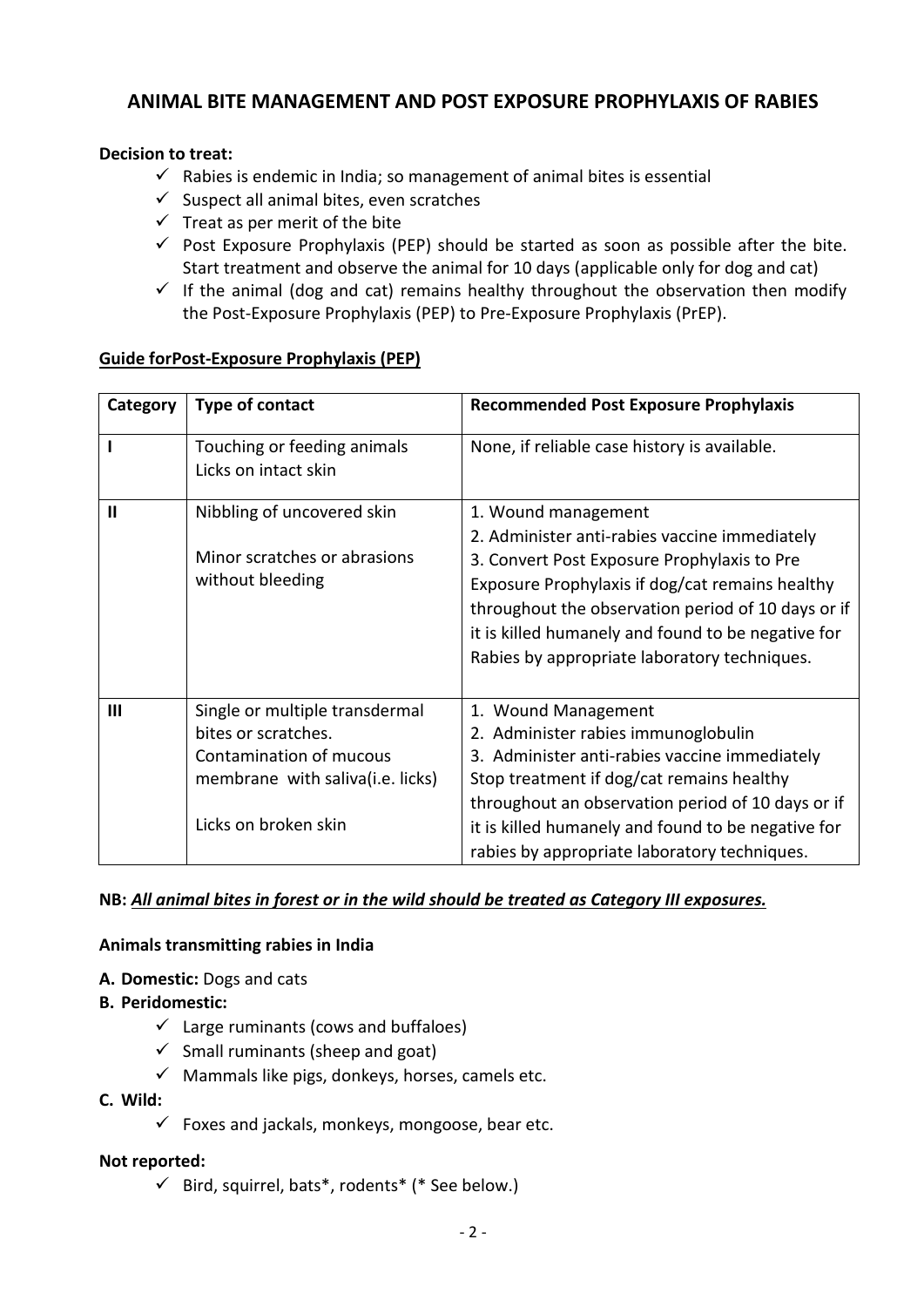**\***Bites by **Bats** or **Rodents** do not ordinarily necessitate rabies vaccination. However, in unusual circumstances cases may be considered for vaccination in consultation with an expert in the field of rabies. (Example: exposure to domestic rodents does not require PEP but if the rodent is wild then the bite victim may be considered for PEP in consultation with the expert). A mouse is usually a domestic rodent, but for a large size rat it is difficult to determine whether it is domestic or wild. Vaccination may be necessary in case of bite by such rats).

### **Principles of treatment:**

- **A. Wound management**
- **B. Passive immunization (inj. of immunoglobulin/anti-sera)**
- **C. Active immunization i.e. inj. of anti-rabies vaccine (ARV)**

## **General Considerations in rabies PEP (Post-Exposure Prophylaxis)**

- $\checkmark$  If rabies immunoglobulin (RIG) is not available on first visit, its use can be delayed by a maximum of 7 days from the date of first dose of vaccine.
- **Pregnancy** and **infancy** are never contraindications to PEP.
- If the patient comes even months after having been bitten, he/she should be dealt with in the same manner as if the bite has occurred recently.
- $\checkmark$  PEP is not required in case of consumption of milk of a rabid animal no matter the milk is boiled or raw. No such incident has been reported where exposure to milk of a rabid animal has caused rabies. Although it is not desirable to consume milk from an infected animal, it is to be kept in mind that rabies virus is not excreted in milk (of a rabid mammal) in concentration sufficient to cause infection. Moreover, boiling of milk destroys rabies virus.
- $\checkmark$  Consumption/handling of raw meat of a rabid animal requires PEP. Cooking kills rabies virus.

## **A. Wound management:**

- $\checkmark$  Wash the wound immediately (as early as possible) under running tap water for at least 10 minutes.
- $\checkmark$  Use soap or detergent to wash the wound (if soap is not available then use water only to wash the wound).
- $\checkmark$  After thorough washing and drying the wound apply disinfectant e.g. povidone iodine, spirit etc.
- $\checkmark$  Don't apply irritants viz. chilli, soil, oils, turmeric, lime, salt, plant juice etc.
- $\checkmark$  Don't touch the wound with bare hands.
- $\checkmark$  Wound washing must be performed even if the patient reports late.
- $\checkmark$  Postpone suturing if possible; if suturing is at all necessary, it should be performed after cleaning and infiltrating RIG at the depth of wound and only minimum number of loose suture should be applied.
- $\checkmark$  Don't cauterize.
- $\checkmark$  Administer systemic antimicrobial and tetanus toxoid if necessary (follow usual norm of wound management in this regard).

## **B. Passive immunization (immunoglobulin/anti-sera): Human Rabies Immunoglobulin (HRIG):** 20 IU/kg body wt, maximum 1500 IU **Equine Rabies Immunoglobulin (ERIG) :** 40 IU/kg body wt, maximum 3000 IU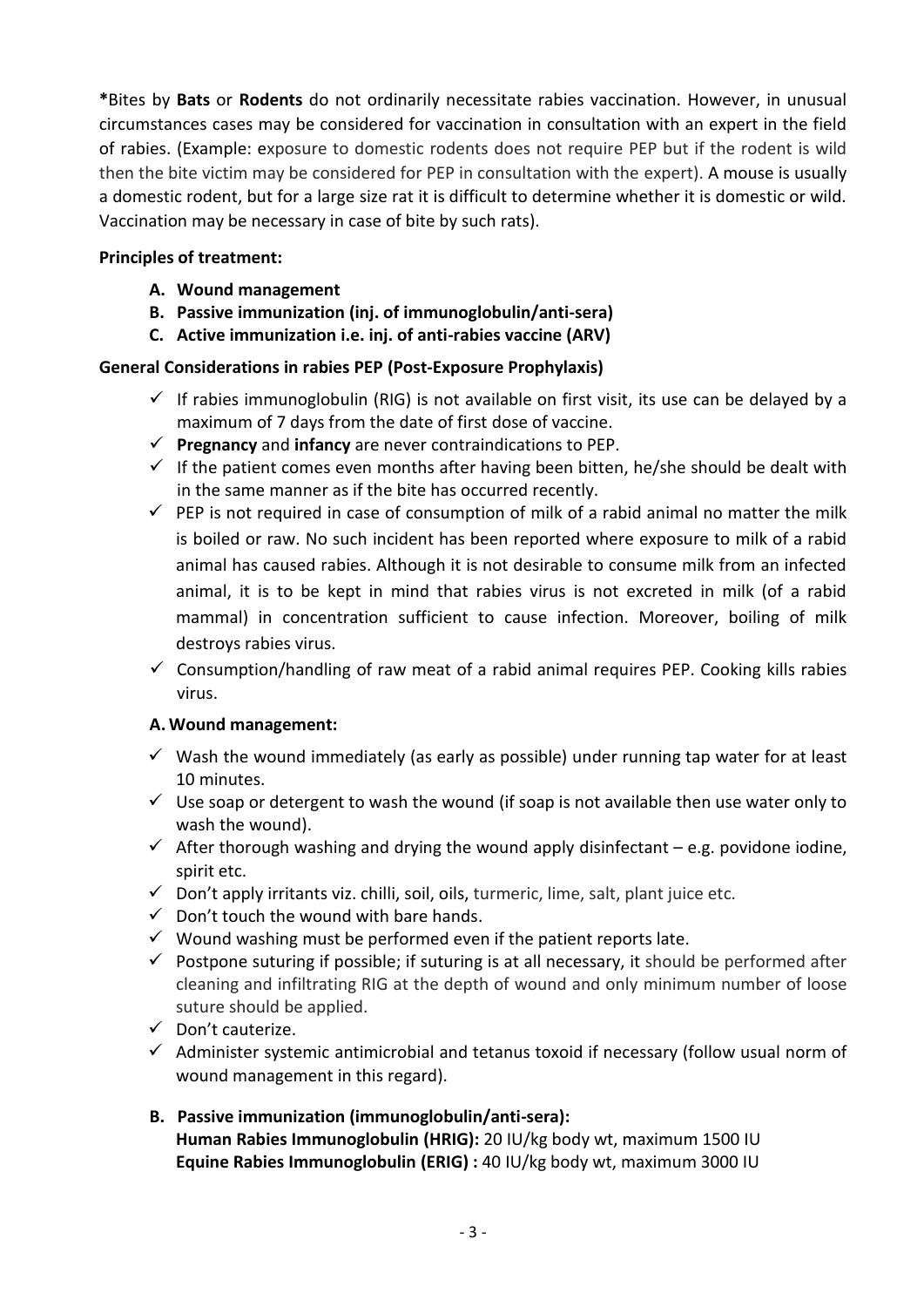Either of the above is to be used where indicated  $-$  i.e. all Category III bites and also Category II bites in case of immune-compromised persons.

- **Local infiltration of rabies immunoglobulin:** RIG should be infiltrated in the depth and around each of the wounds to inactivate the locally present rabies viruses.
- $\checkmark$  Infiltrate as much as possible in the depth and around the wounds; remaining quantity, if any, is to be administered intramuscularly at a site away from the site where vaccine is administered.
- $\checkmark$  If RIG is insufficient (by volume) for infiltration into all the wounds, dilute it with sterile normal saline (up to twice or thrice the volume).
- $\checkmark$  Infiltrate into all Category III wounds.

### **C. Vaccination:**

- **Route of inoculation:** Intramuscular or Intradermal.
- **Site of inoculation:** Deltoid muscle or anterolateral part of thigh. Not recommended in gluteal region, since there is chance of low absorption due to presence of fatty tissue.

#### **Post exposure Vaccine schedule:**

The vaccination schedule may be either of the following. However, in healthcare institutions, the latter (Intradermal Regimen) is more cost effective and is mandatory in State Government set-ups except in documented exceptional cases.

#### **i.Essen Intramuscular Regimen:**

- $\checkmark$  Standard intramuscular regimen.
- $\checkmark$  One dose (0.5ml or 1ml) each into deltoid on day 0, 3, 7, 14 and 28.
- $\checkmark$  Locally infiltrate anti-rabies immunoglobulin on day 0 as described under Passive Immunization.
- $\checkmark$  In IM route of ARV, switching between brands does not make any difference.

## **ii. Intradermal Regimen (approved in India)**

**2 site regimen (Updated Thai regimen)**

Dose : 0.1 ml Site : Upper arm over each deltoid/antero-lateral aspect of thigh **Schedule: 2- 2- 2- 0- 2** Day 0 - 2 sites Day 3 - 2 sites Day 7 - 2 sites Day 14 - **No Dose** Day 28 - 2 sites

## **General guideline for use of IDRV:**

- $\checkmark$  Rabies vaccines containing an adjuvant should not be used intradermally.
- $\checkmark$  Out of the different types of cell culture vaccines, PVRV (purified vero cell rabies vaccine) and PCECV (purified chick embryo cell vaccine) are suitable for intradermal administration if the brand is approved by DCGI, Govt. of India (2006).
- $\checkmark$  Intradermal injections must be administered by staff trained in this technique.
- $\checkmark$  Vaccine when given intradermally should raise a visible and palpable "bleb" in the skin.
- $\checkmark$  If the ID dose is inadvertently given subcutaneously or intra-muscularly or in the event of spillage, a new dose should be given intradermally at a nearby site.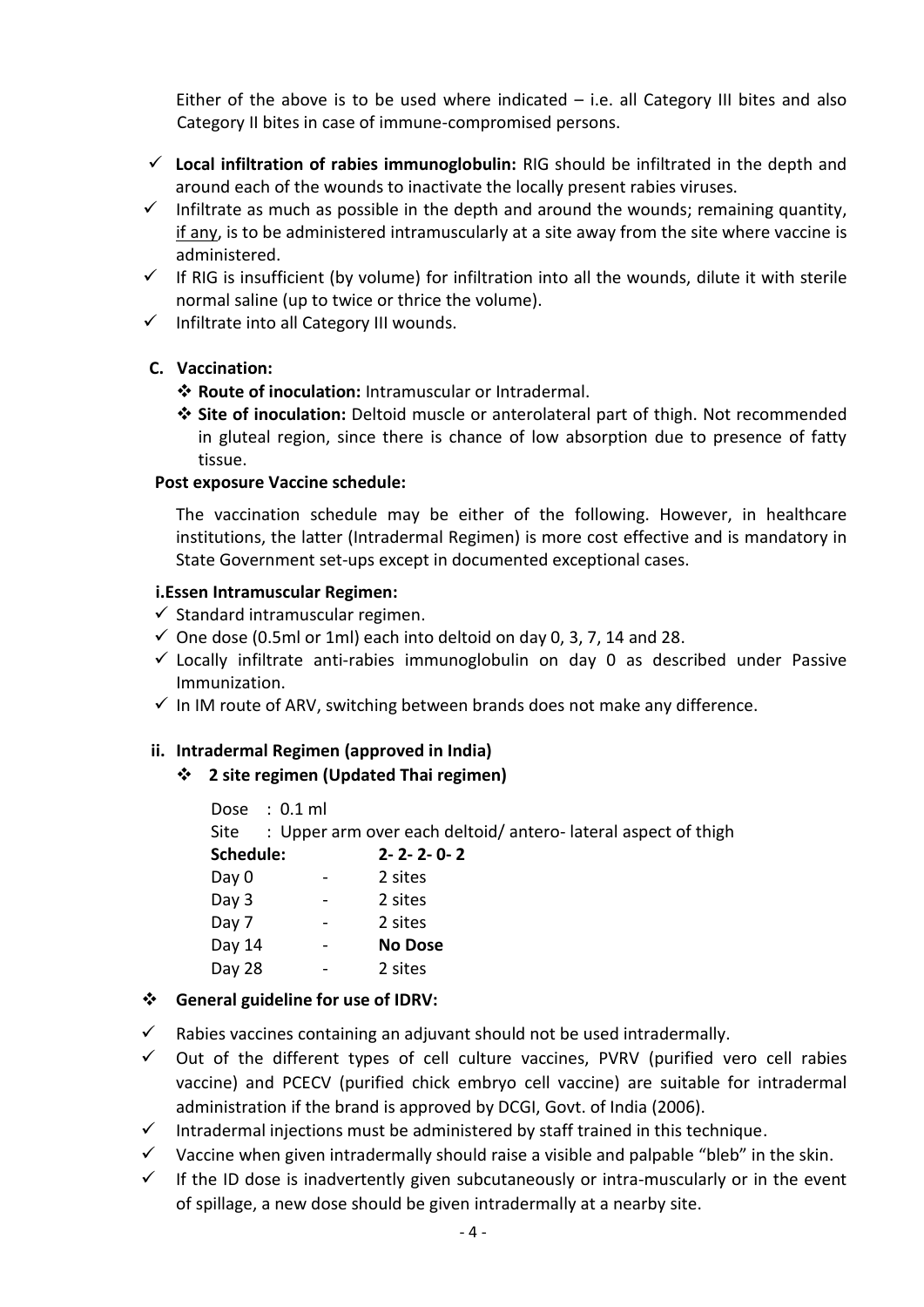- **Animal bite victims on chloroquine therapy (for cure or prophylaxis of malaria) and immune-suppressed persons should be given ARV by intramuscular route.**
- **Points to remember for PEP:**
- $\checkmark$  Day 0 is the day of 1<sup>st</sup> dose of vaccine given, not the day of bite.
- $\checkmark$  Never inject the vaccine in gluteal region.
- $\checkmark$  Reconstituted vaccine to be used immediately. However, in unforeseen delay the vaccine vial should be stored at 2-8°C after reconstitution and should be used within 6-8 hrs of reconstitution.
- $\checkmark$  Dose is same for all age groups.
- $\checkmark$  Switching between IM and ID regimen is not recommended by WHO.
- If the bite is by a dog or cat and the animal is alive & healthy till 10 days after bite or it is humanely killed and its brain is found to be negative for rabies in the lab, vaccination may be stopped after the  $3<sup>rd</sup>$  dose (dose of day 7).

#### **Management in immune- compromised patients:**

- $\checkmark$  Thorough wound washing and antisepsis as described above.
- $\checkmark$  Local infiltration of RIG.
- Complete course of ARV by IM route in **Category II and III** exposures.
- $\checkmark$  If facilities are available, anti-rabies antibody estimation should be done 14 days after the completion of course of vaccine to assess the need of additional doses of vaccine.

#### **Guide for Pre-Exposure Prophylaxis (PrEP):**

- 3-dose series intramuscular (0.5 ml/1 ml) or intradermal regimen(0.1ml x 2 sites) at day 0, 7 and28.
- Persons at high risk of exposure should get serum antibody level measured every 6 months and take a booster dose if the level falls below 0.5 IU/ltr. Routine booster doses are not recommended for general people.

#### **Management of re-exposed cases after a full PEP or PrEP:**

In case of re-exposure after a full course (Pre/Post-exposure) IM or ID vaccination, irrespective of category of exposure or time since previous vaccination -

- $\checkmark$  Doses only on day 0 and 3 (these actually serve as booster doses).
- $\checkmark$  Either intramuscular (0.5 ml/1 ml) or intra-dermal injection (0.1ml at 1 site)
- $\checkmark$  No RIG needed.
- $\checkmark$  Proper wound toilet should be done.
- $\checkmark$  If previous vaccination was incomplete/partial, treat as a fresh case.

Re-exposure following PEP with nerve tissue vaccine (NTV)-

 $\checkmark$  Treat as a fresh unvaccinated case.

#### **Deviation from recommended PEP/PrEP vaccination schedule:**

- Every effort should made to adhere to the recommended PEP/PrEP schedule, especially for the first 2 days of treatment.
- Deviation of a few days will not necessitate fresh vaccination from the beginning of thecourse.
- For most minor delay or interruptions, the vaccination schedule can be shifted and resumed as though the patient were on schedule.[See FAQ for example].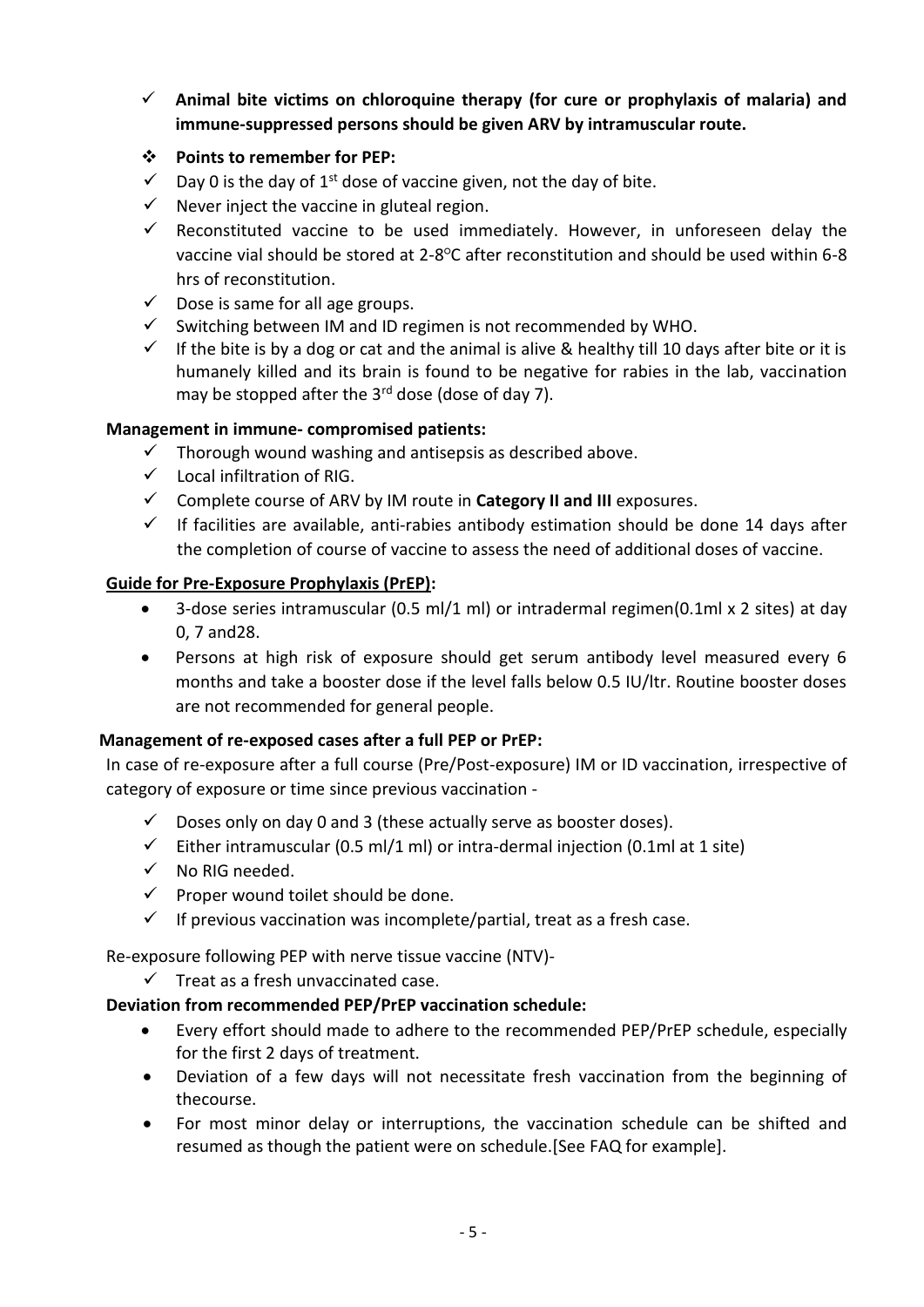## **FREQUENTLY ASKED QUESTIONS ABOUT ANIMAL BITE & RABIES**

## **1. Why is observation of 10 days recommended in dog or cat, but not in bite by any other animal?**

**Ans:** The observation period of 10 days is valid only for dogs and cats due to the fact that if the biting dog or cat has rabies virus in its saliva when it did the biting, research shows that it should die or show clinical signs of rabies within 10 days of bite.

If the biter is any other mammals other than dog or cat, research has not well defined the time frame from when shedding of virus starts until obvious clinical signs develop.

# **2. A monkey bite patient received the first two doses of ARV on time (on days 0 and 3) and also RIG on day 0. Then he defaulted for the third dose of ARV (day 7). However, the patient comes back on day 9. What should be done?**

**Ans:** In this case, day 0 and 3 inj. were given and inj. due on day 7 could not be given as the patient did not turn up. When he comes back on day 9, the two remaining doses of vaccine must be given as close to the original dates of the schedule as possible i.e. the pending  $3<sup>rd</sup>$  dose on day 9 itself and the fourth dose on day 28 as usual.

The first two doses of ARV are the most important. For the  $3<sup>rd</sup>$  or  $4<sup>th</sup>$  doses two or three days deviation may be accepted (although not recommended). So the running schedule can be resumed if a patient comes back a few days late.

# **3. A boy bitten by a cat received the first three doses of ARV in time (Day-0, Day-3 and day 7). In between 3rd and 4th shot of vaccine the boy got scratched again by a monkey drawing blood. What should be done?**

Ans: No need to repeat the vaccine schedule. Just complete the usual vaccination up to 4<sup>th</sup> dose as per schedule. As first 3 doses of vaccination would be enough to produce antibodies, immunoglobulin is not needed for the latter incident.

# **4. If for some reason, IDRV (intradermal rabies vaccine) cannot be given in deltoid region, what are the alternative sites?**

**Ans:** The two doses of ID injection have to be given at two sites that do not share the same lymphatic drainage. So, deltoid region of the two arms are all right. However, if deltoid region cannot be used for some reason, ID inj. can be given in suprascapular region or anterolateral aspect of thigh.

#### **5. Is it permissible to change the vaccine type during the course of vaccination with ARV?**

**Ans:** It is desirable that the same type of modern rabies vaccine is used through the full course of vaccination with ARV. However, when completion of PEP with the same vaccine is not possible, switching may be done. It does not necessitate fresh starting of the course. [Note that only the purified vero cell vaccines and chick-embryo vaccines that are approved by Govt. of India are recommended for ID route vaccination].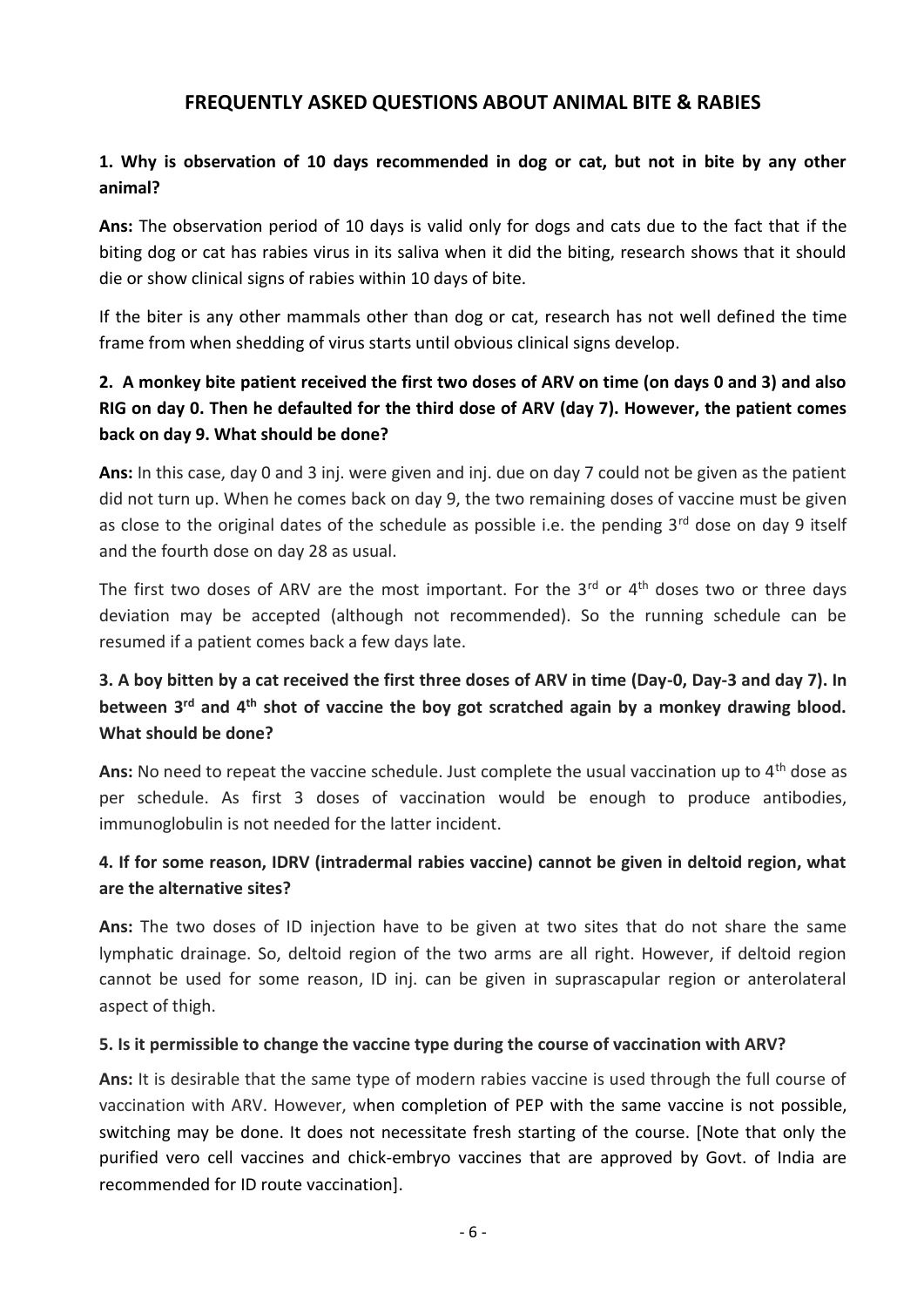Please also note that a course of vaccine should be either ID or IM. Switching from IM to ID or reverse, in the middle of the course, is not advisable.

## **6. Where is IM regimen of ARV particularly recommended i.e. ID regimen is contraindicated?**

**Ans:** In immune-compromised persons, ID route is not recommended for PEP. IM regimen is to be used in such persons. The same is true for persons who are on chloroquine for treatment or prophylaxis of malaria.

### **7. Why is RIG considered as life-saving?**

**Ans:** Administration of Anti-Rabies Vaccine stimulates production of neutralizing antibodies by the patient`s immune system. Protective levels of antibodies (of more than 0.5 IU/ml of serum) appear as late as 7 to 14 days after the initial doses of vaccine (window period). Therefore, in case of shorter incubation period the patients are vulnerable to develop rabies during this window period of 7 to 14 days. RIGs are readymade anti-rabies antibodies and provide immediate passive immunity to rabies.

# **8. A boy bitten by a dog, has come to a PHC-OPD 3 days after the bite. Is wound washing necessary at this stage?**

**Ans:** Yes. Since the rabies virus can persist and even multiply at the site of bite for a long time, wound washing must be performed even if the patient reports late.

# **9. A man, complaining of scratches by a monkey drawing blood, comes to the OPD 4 days after the incident. The M.O. examines the wound and decides to give anti-rabies vaccine. Should he also be given RIG although it is 4 days late?**

**Ans:** Yes. RIG should be given at the first opportunity (but not beyond 7 days of initiation of ARV).

# **10. An animal bite patient presented at BPHC on the day of bite itself and has been given ARV inj on the day of bite. The second dose of ARV has also been given on Day-3. But RIG was not available at that time and would become available after Day-5. Can it be administered on Day-6 to that patient?**

**Ans:** Yes. it can be administered up to the seventh day after the administration of the first dose of ARV, but not beyond that. Although it is recommended that RIG be administered on day 0 itself (i.e. the day of first dose of ARV), it is not essentially required that RIG and first ARV are given on the same day.

## **11. Why RIG should not be administered after seventh day of first vaccination?**

**Ans:** Beyond the seventh day (after 3 doses of ARV have been administered), RIG is not indicated since an antibody response to ARV would have occurred by that time and administration of RIG at this stage can suppress the immune response of the patient to the ARV received.

#### **12. Can RIG alone be administered if inj. ARV is not available at that time?**

**Ans:** If the category of bite deserves administration of RIG (as per treatment protocol), the same should be given as early as possible even if inj. ARV is not available at that time. However, inj. ARV should follow at the earliest opportunity.